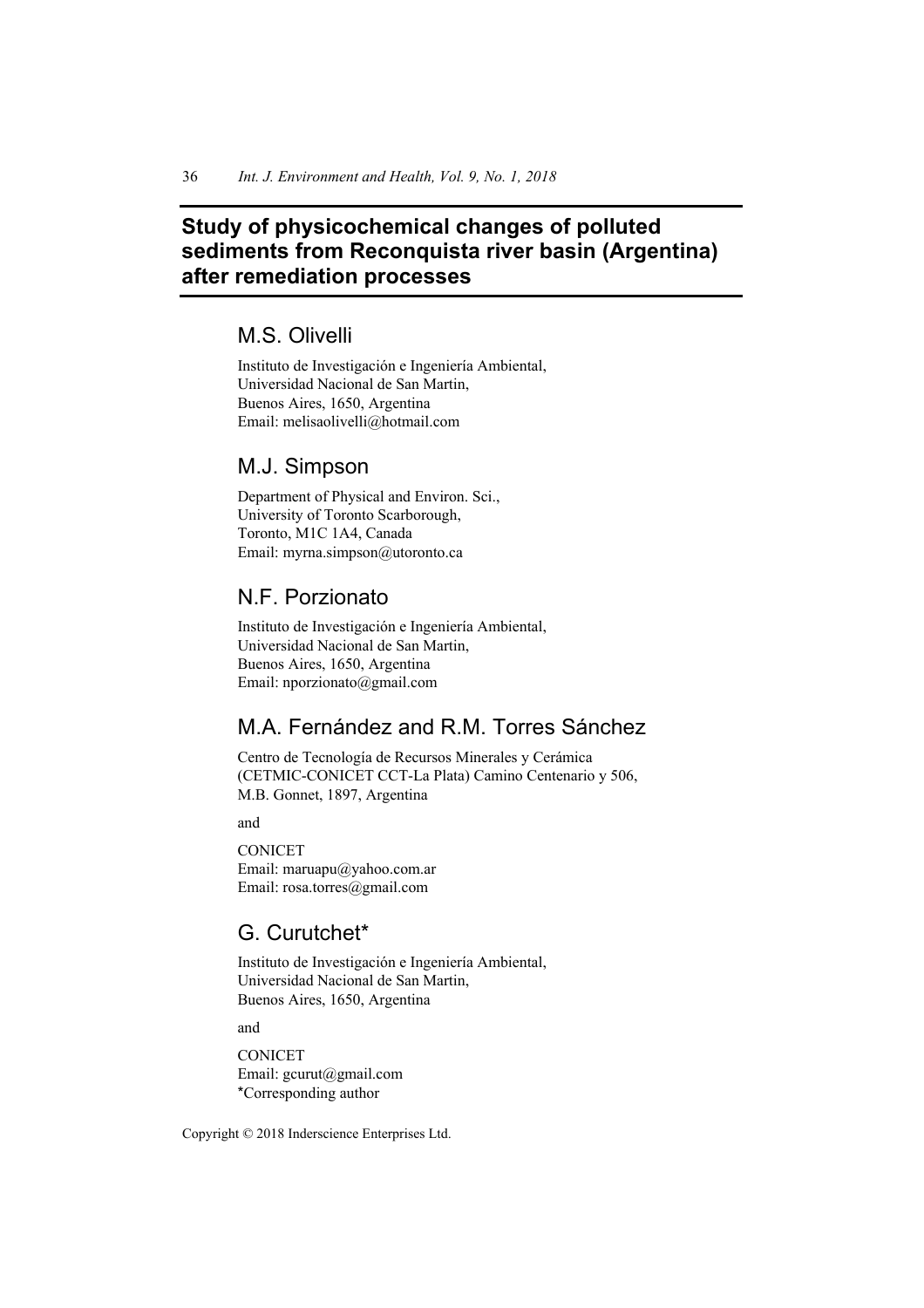**Abstract:** The physicochemical properties of sediments and their ability to retain pollutants are affected by both contamination and remediation processes. The aim of this study is to determine structural and physicochemical changes in real sediment contaminated with metals, subjected to bioleaching processes in a previous study. The sediment contaminated with heavy metals and samples of the same sediment treated with different heap leaching tests were used. They were characterised by potentiometric titrations, electrophoretic mobility, organic matter (OM), nuclear magnetic resonance (NMR), volatile solids and sulphides. For contaminated and treated sediment samples, the results of OM, sulphides, volatile solids to 600°, potentiometric titrations and zeta potential values depended on the bioleaching treatment performed previously. The contaminated sediment sample without any bioleaching treatment presented the greatest amount of OM and sulphides. Moreover, metal adsorption isotherms were performed. The contaminated sediment without bioleaching treatment was the one with the highest adsorption capacity. The baseline sample did not present a noticeable adsorption capacity. This study indicates the importance of the contribution of OM and sulphides to sediments and structural and physicochemical studies after remediation treatments.

**Keywords:** sediments; remediation; physicochemical properties.

**Reference** to this paper should be made as follows: Olivelli, M.S., Simpson, M.J., Porzionato, N.F., Fernández, M.A., Torres Sánchez, R.M. and Curutchet, G. (2018) 'Study of physicochemical changes of polluted sediments from Reconquista river basin (Argentina) after remediation processes', *Int. J. Environment and Health*, Vol. 9, No. 1, pp.36–49.

**Biographical notes:** Melisa S. Olivelli obtained her Bachelor in Biological Sciences (2008) from the University of Buenos Aires and PhD in Science and Technology, in Chemistry (2014) from the University of San Martin. She has a postdoctoral fellowship at the Institute of Environmental Research and Engineering since 2014. Her research interest is related to the development of new technologies for water remediation including adsorption of heavy metals and sediments remediation. She has already published four papers in international journals peer review as well as one book chapter and more than 20 congress presentations.

Myrna J. Simpson is an environmental chemist at the University of Toronto whose research focuses on the development of new techniques to study soil organic matter composition and reactivity in the environment. She has authored or co-authored >160 journal articles in addition to editing a new book on Environmental Nuclear Magnetic Resonance (NMR) entitled "NMR spectroscopy: a versatile tool for environmental research", which aims to inspire the next generation of environmental chemists to use NMR spectroscopy in their own research.

Natalia F. Porzionato was graduated as a Biotechnologist from the Universidad Nacional de Quilmes, Buenos Aires, Argentina, in 2010 and she obtained her PhD in Science and Technology with orientation in Chemistry at the Universidad Nacional de San Martín, Buenos Aires, Argentina, in 2016. Her current research line is the study of the biocatalysed redox processes in polluted fluvial sediments and its application in biorremediation technologies. She has four publications in international journals peer review and more than 15 congress presentations.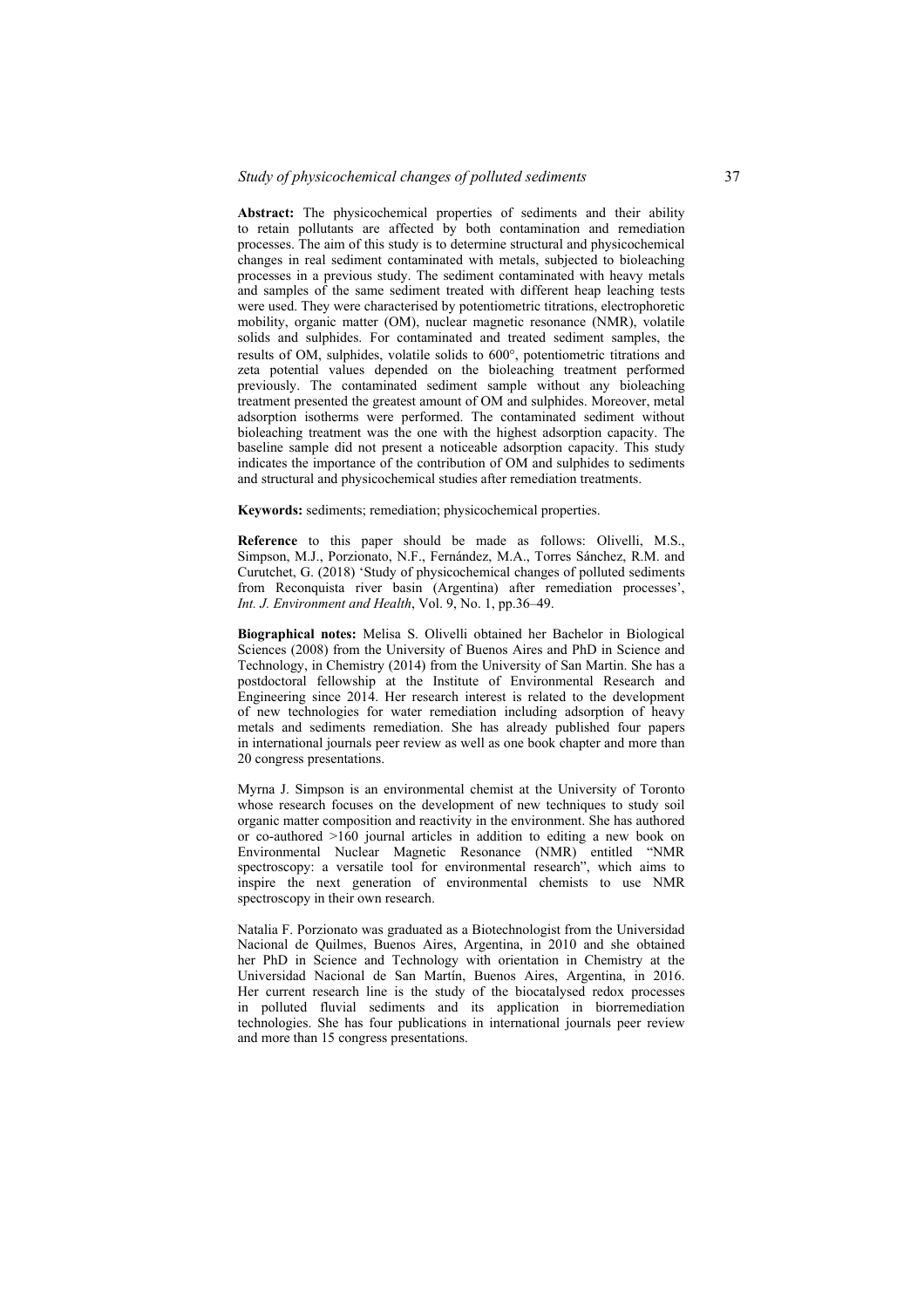Mariela A. Fernández received her PhD in Biotechnology (Quilmes National University). Her research interest is related to the development of new technologies for water remediation including adsorption of heavy metals and agrochemicals. The related adsorbents studied were raw, thermal and mechanical treated clays and nano-clays as well as soils. She has already published eight papers in international journals peer review as well as two book chapters and more than 30 congress presentations. She is a Assistant Researcher belonging to National Council for Scientific and Technical Research (CONICET) of Argentine.

Rosa Maria Torres Sánchez received her PhD in Natural Sciences. Currently, she is working as a principal researcher at National Council for Scientific and Technical Research (CONICET) of Argentine. Her research interests focuses on the clays and soils characterisation, clays application in water and effluent treatments and as agrochemical adsorbents. She teach several postgraduate courses, published more than 90 papers in international journals peer review, several book chapters, directed several research and technological projects and more than 10 PhD students.

Gustavo Curutchet, Biochemist (1990) and a PhD from the Universidad Nacional e La Plata, Argentina 1996. He is Senior Researcher of the Argentinian Council for Science and Tecnology (CONICET) and Professor in the Universidad Nacional de San Martín. He is Specialist in bioremediation and treatment of industrial waste and effluents. He currently leads a team of researchers studying biocatalised redox processes in contaminated environments and its application to bioremediation. Together with researchers from other institutions and leads or participates in numerous grants and projects. He is author of more than 50 peer reviewed articles in international journals and he directed many PhD theses.

This paper is a revised and expanded version of a paper entitled 'Study of physicochemical changes of a polluted sediment from Jose Leon Suarez, after remediation processes' presented at *II Congreso Internacional de Ciencia y Tecnología Ambiental y II Congreso Nacional de la Sociedad Argentina de Ciencia y Tecnología Ambiental*, Buenos Aires, Argentina, 1–4 December, 2015.

## **1 Introduction**

Sediments play a major role in the fate of pollutants in water courses, as they function as a sink for pollutants in the environment. Owing to the increased agricultural and industrial activities, and the uncontrolled rise of population, mainly in peripheral neighbourhoods without sewage collectors, the contamination of sediments in urban water courses has greatly increased in the last years. As a consequence, pollutants are deposited in soils and sediments, affecting their functions and the whole ecosystems (Alvarenga et al., 2012; Porzionato et al., 2016).

Numerous studies have been developed, where the application of techniques for remediation of contaminated sediments for both heavy metals and recalcitrant organic compounds was evaluated (Subirés-Muñóz et al., 2011). For instance, soil washing using water, acids, basic solutions, organic solvents, non-toxic cations, complexing agents or oxidative/reductive agents was employed (Subirés-Muñóz et al., 2011).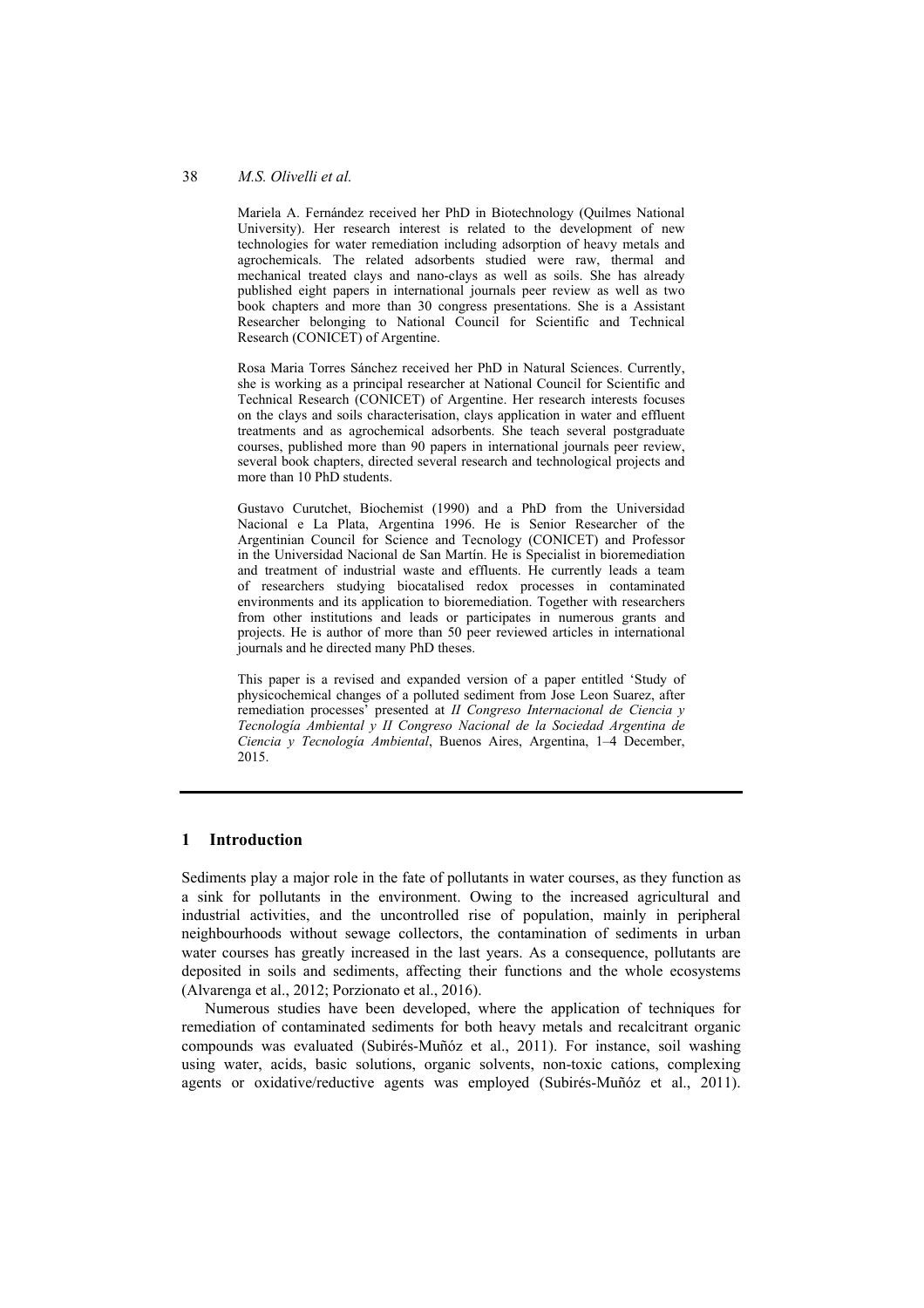Whereas, owing to the high iron oxides content in soils and sediments, remediation base on Fenton type reactions were also developed for the degradation of organic pollutants, including hydrocarbons (Yap et al., 2011; Laurent et al., 2012; Romero et al., 2011).

Both pollution and remediation processes affect the physicochemical properties of sediments (Favas et al., 2011) changing their structure and therefore their physicochemical and biological properties. Therefore, it is essential to acknowledge how their properties are affected by pollution and remediation processes for the conservation of these soils and sediments in order to prevent their future degradation.

Leaching, bioleaching or *ex situ* washing piles (*bioheaps*) (Mesania and Jennings, 2000; Kathiravan et al., 2011; Begum et al., 2012; Peng et al., 2009) techniques stand out in their use to remediate soils contaminated with heavy metals. The structure and composition of a sediment are the main characteristics that determine its ability to retain contaminants and therefore the fate of pollutants in the environment (Chrastnýa et al., 2012). However, there is a significant lack of studies that evaluate the resulting conditions of the sediments after application of the remediation processes. As examples of modification of soils and sediments after treatments, the addition of acid or basic solutions for metal leaching can produce pH and redox potential modification (Lindsay, 1979), as well as alterations in the iron oxides or mineral constituents (Macdonald et al., 2004; Favas et al., 2011). Other properties that can be modified include, interactions with metals (Sparks, 2005), water movement (Sirguey et al., 2008), cationic exchange and amount of organic matter (OM) (Chrastnýa et al., 2012). Moreover, in sites highly exposed to pollution (as highly polluted rivers and basins), modifications in substrate properties would cause that subsequent pollutants adsorption to the solids might not be efficient enough (Covelo et al., 2007).

Therefore, the objective of this study is to determine structural and physicochemical changes in a contaminated sediment that was subjected to different degree of bioleaching processes in a previous study (Porzionato et al., 2014b); in order to evaluate its potential recovery and/or reuses after treatment. Sediment samples contaminated with heavy metals from a sewage channel (tributary of the river Reconquista) from José León Suarez in Buenos Aires, Argentina, and samples of that sediment previously treated by different bioleaching tests were used. The structural characterisation was performed by nuclear magnetic resonance (NMR), ATD-TG and zeta potential analysis. The physicochemical properties were assayed by OM content, sulphides, metals adsorption capacities and potentiometric titration.

#### **2 Materials and methods**

#### *2.1 Samples used*

For this study, different kinds of sediment samples were used: a contaminated sediment sample (1); this same sample after remediation processes (3) and a sediment sample without contamination (2). Details about each sample are given below.

1 Samples from a contaminated sampling site, described in detail in a previous work from Porzionato et al. (2014a) (contaminated samples – defined as *without treatment*  – *WT* along the text), belong to José León Suarez channel sampling site (34°31′20.0″S 58°35′28.1″O). This channel combines industrial and domestic non-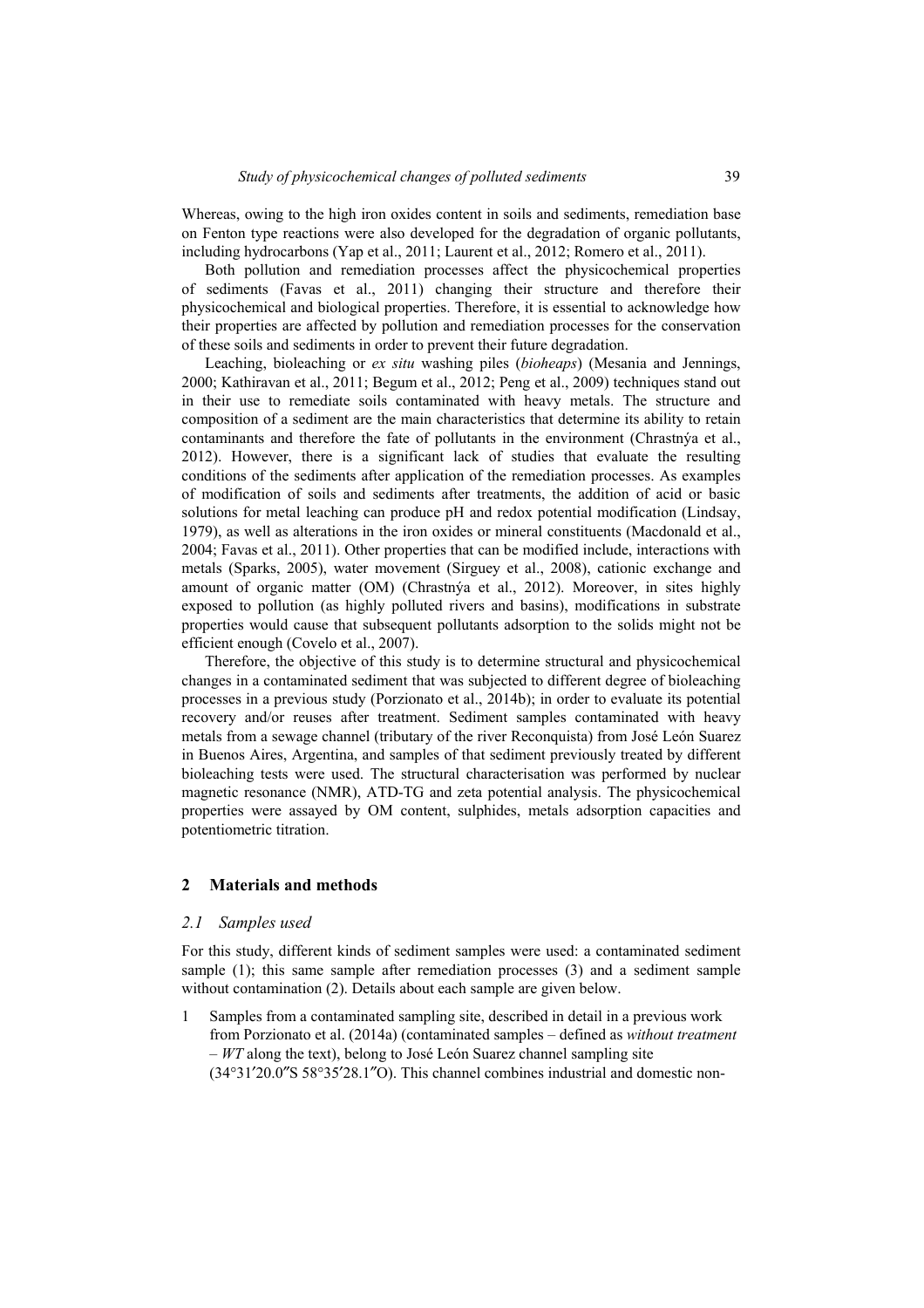covered loadings and the presence of multiple irregular landfills and garbage accumulations (Curutchet et al., 2012).

2 Samples from upstream *without contamination* were studied in order to establish the baseline for all characterisations (sample from the same basin). These samples were obtained from the Ingeniero Roggero reservoir (34°41′03.8″S 58°51′26.8″O), an area much less polluted than the José León Suarez channel (Porzionato et al., 2016) and defined along the text as the *baseline* sample.

For obtaining both kinds of samples, surface composite samples of the sediment were taken with a shovel (0–20 cm). Once dredged, the collected samples were placed in plastic containers and stored at 4°C. The samples were bottled with their initial moisture content (no drying or draining was performed) and kept saturated to maintain the anoxic conditions during storage.

3 Fractions of the *WT* sample were subjected to different bioleaching tests in a former study (Porzionato et al., 2016).

All the different bioleaching treatments were applied using bioleaching heap systems compiled into polyethylene terephthalate (PET) reactors of 12-cm height and 6-cm diameter. For all systems, first a conditioning step, using 5% (w/w) of perlite addition to the sludge, was achieved to improve drainage and aeration. Then, the electron source for sulphur-oxidising bacteria (SOB) was added as elemental sulphur in the mixture in different amounts (different bioleaching treatments: 1%, 2%, 5%, w/w). Whereas, the last system was dusted superficially using 5% (w/w) of elemental sulphur. After the conditioning step, 100 g (dry weight) of conditioned sediment was used in each system, and the bulk density was 280 g  $L^{-1}$ .

The conditioning described led to the following samples in this work:

- Without the adding of elemental sulphur; Sample A.
- 1% of elemental sulphur added to the mixture; Sample B.
- 2% of elemental sulphur added to the mixture; Sample C.
- 5% of elemental sulphur added to the mixture; Sample D.
- 5% of elemental sulphur just dusted superficially; Sample E.

All the systems were inoculated with a mixture of *A. ferrooxidans* (DSM 11477) and *A. thiooxidans* (DSM 11478) previously suspended in 0 K medium, as SOB inoculum. The irrigation methodology was achieved in two stages as indicated elsewhere (Seidel et al., 2004). The aim of the first stage or acidification step was primarily to promote the acidification generated by the oxidation of sulphides and elemental sulphur by the bacteria, while in the second step or washing step, the aim was to drag all the soluble metals that have been released into the microenvironment. Bioleaching tests were performed by duplicate and no differences were found between duplicates.

#### *2.2 Samples characterisation*

The Walkley–Black methodology (Gelman et al., 2012) was used to determine the content of oxidisable organic carbon by oxidation of carbon by the dichromate ion. Excess dichromate ion is then back titrated with ferrous ion. Acid volatile sulphide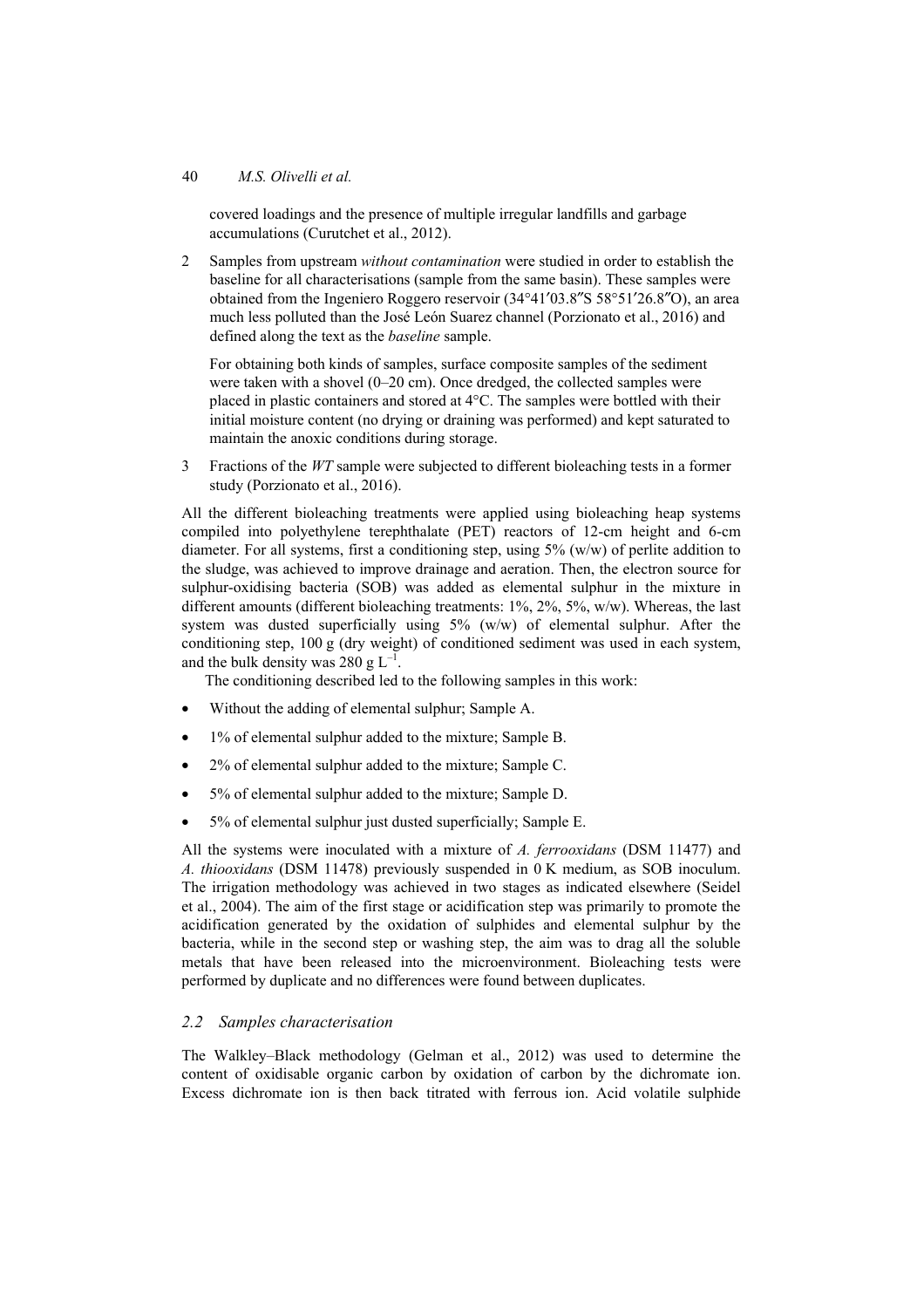(AVS) content was measured using the purge and trap method (Morse et al., 1987). AVS is an operational definition, and it does not correspond to a single mineral structure, since different minerals may be present in the sample as MS sulphide type (M denotes bivalent metals like Fe(II), Zn(II), etc.). The sulphide content of the trap solution was determined colorimetrically at  $\lambda = 670$  nm using the methylene blue conversion methodology (Tabatabai, 1982). Prior to that process, an estimate of the quantity of carbonates in the sample was arrived at by means of the Kemess fizz rating method (Di Nanno et al., 2007). The concentration of Cu and Zn extraction from each sample was measured by determination of Cu and Zn in the leached liquor by atomic absorption spectrophotometry (AAS) in a previous work (Porzionato et al., 2016).

Total volatile solids were determined gravimetrically by calcination at 600°C.

Additionally, in a previous work (Porzionato et al., 2016), the BET analysis of specific area of the sediment before and after bioleaching showed a diminution of the specific area proportional to the degree of treatment reached; and the XRD patterns indicated the presence of mineral phases such as feldspar, silicates and several clays in the WT sample, while the treated ones also showed iron oxides, calcium sulphates and/or iron sulphates.

### *2.3 Metals' adsorption capacity*

Metals' adsorption capacities were determined as the maximum adsorption capacity by performing adsorption isotherms for  $Cu(II)$ ,  $Zn(II)$  and  $Cr(III)$  at pH 5 and 3, for each metal. The value reported as the maximum adsorption capacity was obtained from the maximum value obtained in the experiments.

The amount of wet sample that contained 50 mg of dried weight was added to 50 ml of each metal solution, the pH was adjusted to pH 3 or 5 and sample and flasks were agitated overnight. Remnant metals in the supernatant were measured by atomic absorption spectrometry (AAS).

#### *2.4 Total proton exchange*

Total proton exchange was determined on suspensions of  $0.3\%$  (w/v) of each sample by potentiometric titrations as the amount of  $HNO<sub>3</sub> 0.02 M$  consumed by the suspension to reach pH 3.8 from the initial pH around 7–8. The experiments were performed by duplicate.

## *2.5 Zeta potential*

The zeta potential was determined with a Brookhaven 90Plus/Bi-MAS equipment, in the respective mode, operating at:  $\lambda = 635$  nm, 15 mW solid state laser, scattering angle 90<sup>°</sup>, temperature  $25^{\circ}$ C and using KCl  $10^{-3}$  M as inert electrolyte.

## *2.6 Solid-state 13C NMR analysis*

Prior to analysis, the whole sediments were repeatedly treated with 10% hydrofluoric acid (HF) to remove paramagnetic compounds and minerals and to enhance the signal-tonoise ratio. After HF treatment, all samples were rinsed five times with deionised water to remove excess HF and then freeze dried. Solid-state cross-polarisation magic angle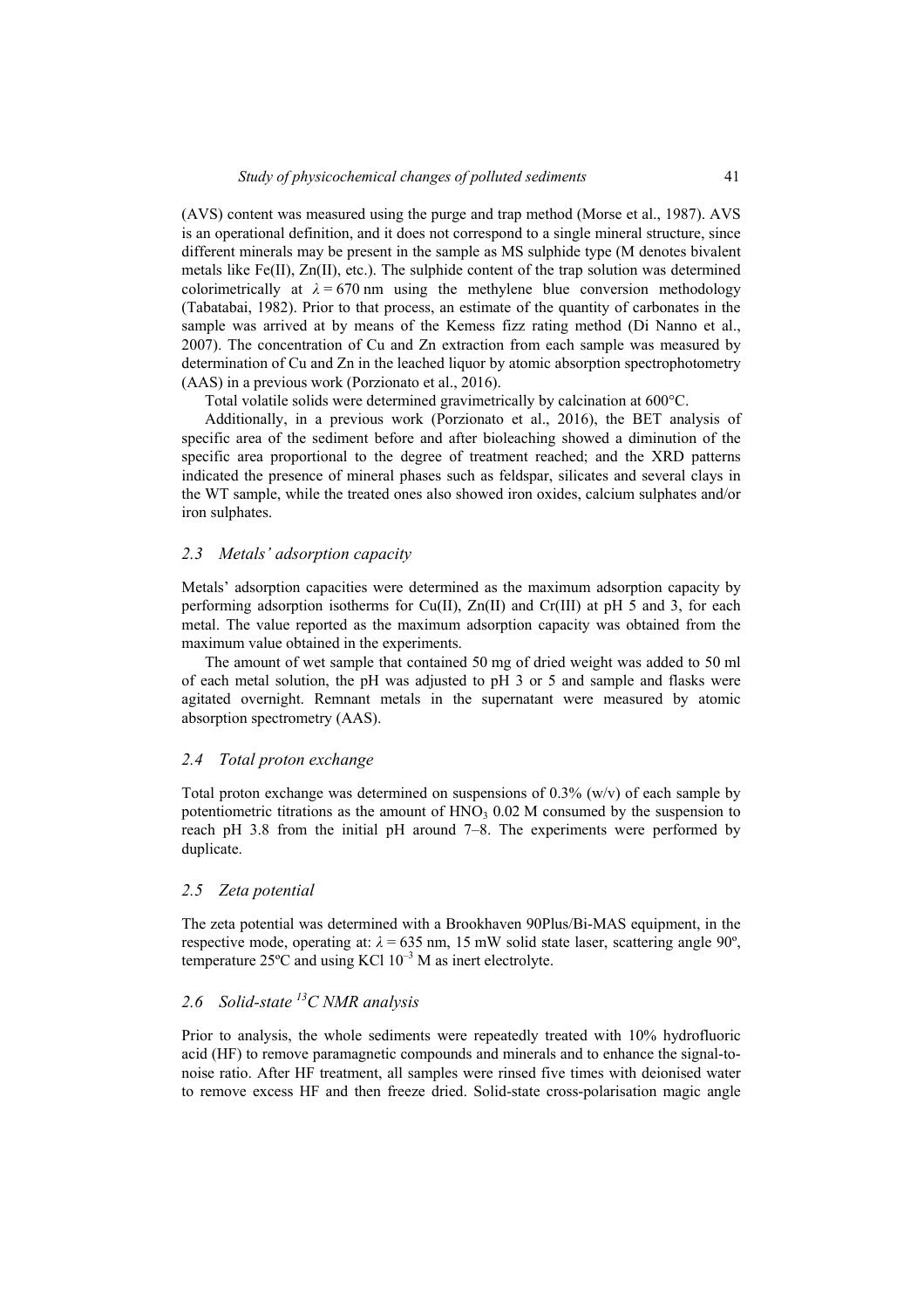spinning (CP-MAS) <sup>13</sup>C NMR spectra were acquired on a Bruker BioSpin Avance III 500 MHz NMR spectrometer equipped with a 4-mm H-X MAS probe. Samples were prepared by packing 100 mg into a 4-mm zirconium rotor which was then closed with a Kel-F cap. Ramped-amplitude (ramp) CP with pulse phase modulated (TPPM) decoupling in conjunction with fast MAS to avoid sideband overlap was used to obtain <sup>13</sup>C NMR spectra. The acquisition parameters were as follows: MAS spinning rate of 13 kHz, ramp-CP contact time of 1 ms and a 1 s recycle delay. NMR spectra were processed using a zero filling factor of 2 and line broadening of 50 Hz. Chemical shifts were assigned based on previously published data (Simpson et al., 2011).

#### *2.7 Thermal analysis*

Differential thermal analysis (DTA) and thermogravimetric (Tg) experiments were carried out using a Rigaku Thermo plus EVO instrument. Samples of 10 mg were placed in an aluminium pan and heated from  $30^{\circ}$ C to  $1000^{\circ}$ C, at a scanning rate of  $10^{\circ}$ C/min in air atmosphere with a gas flow rate of 40 mL/min.

#### **3 Results and discussion**

In previous experiments, it was determined the metal extraction capacity as the bioleaching efficiency for each sample in the *bioheaps* (Porzionato et al., 2014b). Samples D and E showed the highest percentages of Cu (10% and 43%, respectively); and Zn extraction (45% and 70%, respectively). Sample C presented a very low Cu extraction, but 40% Zn extraction was observed. While samples A and B, did not present any bioleaching.

Table 1 shows results from the total volatile solids, AVS, total proton consumption and OM for each sample. The sample WT was the sample that presented the highest values for OM and AVS. For the *bioheap*-treated samples, the OM content, AVS, total volatile solids and total proton consumption were related to the type of bioleaching treatment under which the sample was subjected.

|                 | % total volatile solids<br>$(m_{valatile} / m_{sediment})$ | OM<br>% $C(m_{C}/m_{\text{sediment}})$ | $AVS$ (mg/kg) | $m_{eq} H^{+}/g$ sample |
|-----------------|------------------------------------------------------------|----------------------------------------|---------------|-------------------------|
| <b>Baseline</b> | $3.8 \pm 1.1$                                              | $1.4 \pm 0.3$                          | nd            | $0.4 \pm 0.1$           |
| <b>WT</b>       | $23.4 \pm 2.6$                                             | $14.4 \pm 0.3$                         | $222 \pm 5$   | $1.2 \pm 0.2$           |
| A               | $16.4 \pm 2.3$                                             | $8.6 \pm 0.3$                          | $46 \pm 6$    | $0.5 \pm 0.2$           |
| B               | $16.7 \pm 1.9$                                             | $7.7 \pm 0.3$                          | $48 \pm 1$    | $0.3 \pm 0.1$           |
| C               | $15.5 \pm 3.1$                                             | $9.2 \pm 0.1$                          | $65 \pm 1$    | $0.3 \pm 0.1$           |
| D               | $19.5 \pm 2.9$                                             | $8.4 \pm 0.1$                          | $85 \pm 6$    | $0.2 \pm 0.1$           |
| E               | $14.9 \pm 1.7$                                             | $8.0 \pm 0.1$                          | nd            | $0.3 \pm 0.2$           |

**Table 1** Total volatile solids<sup>a</sup>,  $AVS<sup>a</sup>$ , organic matter<sup>a</sup> (OM) and total proton consumption for each sample

nd: non detected.

<sup>a</sup>total oxidised compounds.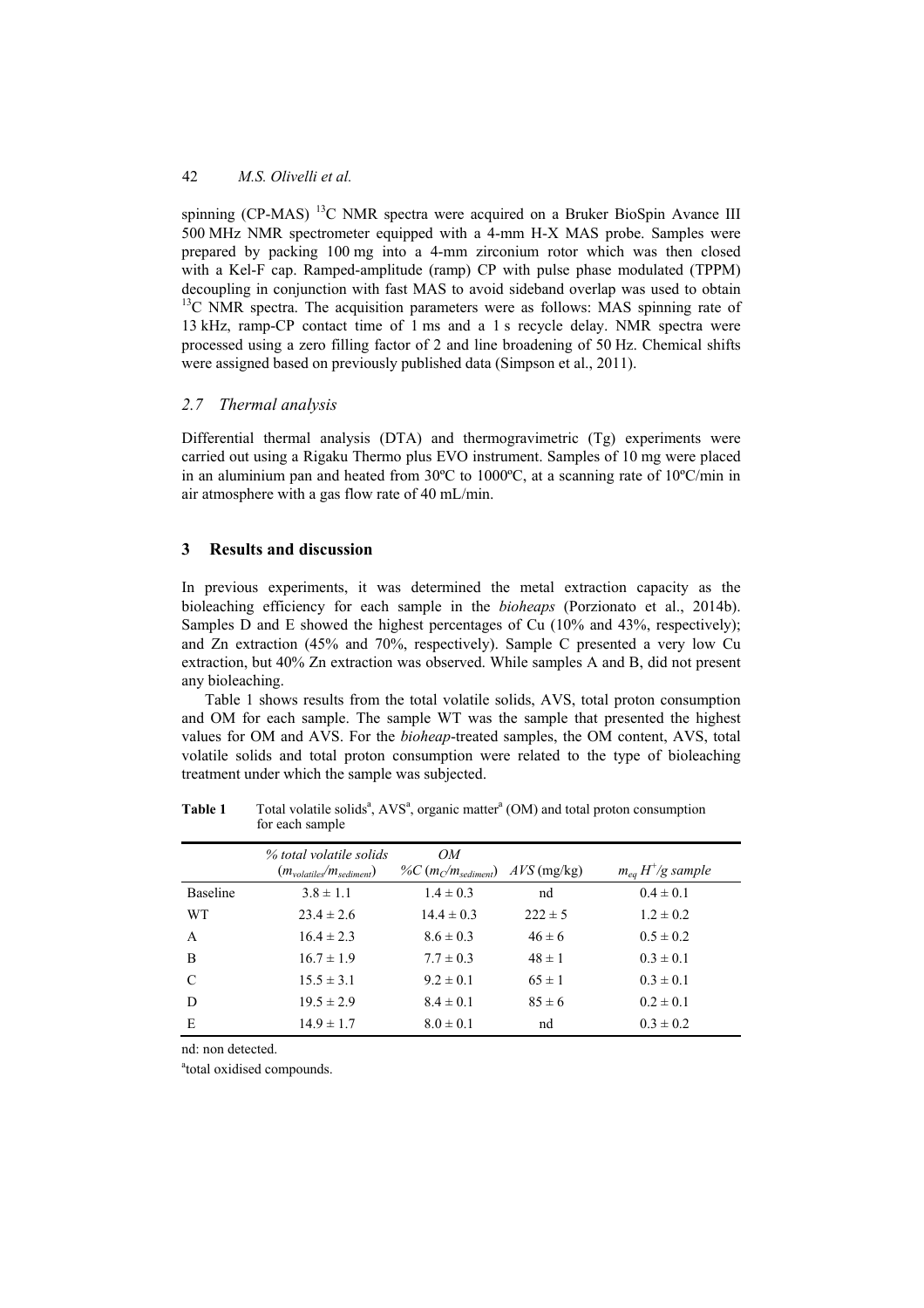Samples that presented a better Cu and Zn extraction, as samples C, D and E, showed a lower value for OM content, AVS and total proton consumption compared to the WT sample.

The magnitude of the decrease of these parameters, compared to the WT sample values, could not be correlated to the amount of elemental sulphur in the samples; and therefore, the decrease of these parameters could not be correlated to the amount of metals extracted.

Despite sample B did not show a noticeable leaching, the values for OM or AVS were lower than those values obtained for samples C, D and E. Lower values, compared to WT samples, are explained in terms of the irrigation method applied in the bioheap treatment. In all bioleaching processes, oxidative steps are occurring in order to release the retained metals. These oxidative processes caused the oxidation of the OM and sulphides, causing also, a significant decrease in the available sites for binding protons/cations. The baseline sample presented the lowest value for all the parameters analysed with the exception of the total proton consumption that was similar to the value found for the WT sample.

For characterisation of the OM in each sample after the bioleaching treatments, NMR analysis was performed.

Figure 1 shows the NMR spectra of OM of each sample. Owing to its low carbon content and corresponding low signal/noise ratio, a NMR spectrum for the baseline sample could not be obtained. NMR analysis did not show different peaks, but differences in the peaks intensities among samples were observed. These results indicated that all samples have the same type of functional groups, regardless that, differences in the amount of OM were found (Table 1). To establish differences in the relative proportion of the functional groups of each sample, the integration for NMR chemical shift regions was calculated (Table 2). Samples WT, A, B and E were the samples that presented the highest proportion of carboxyl and carbonyl groups. These functional groups play a major role in pollutants retention processes in soils and sediments (Lindsay, 1979). Meanwhile, samples C and D showed a high proportion of alkyl groups with respect to the other samples. Therefore, the bioleaching processes were not only affecting the amount of OM but also it was causing a selective oxidation of the OM present in the sediment samples. Notwithstanding, the total proton consumption was not directly related to the proportion of carbonyl and carboxyl groups because all samples (with the exception of the samples WT and A) presented similar proton consumption values, but the proportion of functional groups among samples were different.

| Sample          | % Alkyl<br>$(0-50 ppm)$ | % O-alkyl<br>$(50-110~ppm)$ | % Aromatic-phenolic<br>$(110-165~ppm)$ | % Carboxyl-carbonyl<br>$(165 - 215 ppm)$ |
|-----------------|-------------------------|-----------------------------|----------------------------------------|------------------------------------------|
| <b>Baseline</b> | nd                      | nd                          | nd                                     | nd                                       |
| WT              | 38                      | 25                          | 23                                     | 14                                       |
| A               | 36                      | 27                          | 25                                     | 12                                       |
| B               | 34                      | 16                          | 39                                     | 11                                       |
| $\mathcal{C}$   | 50                      | 21                          | 22                                     | 7                                        |
| D               | 49                      | 22                          | 21                                     | 8                                        |
| E               | 41                      | 23                          | 21                                     | 15                                       |

**Table 2** Main different functional groups types percentages, in sediment samples

nd: not detectable due to low carbon content.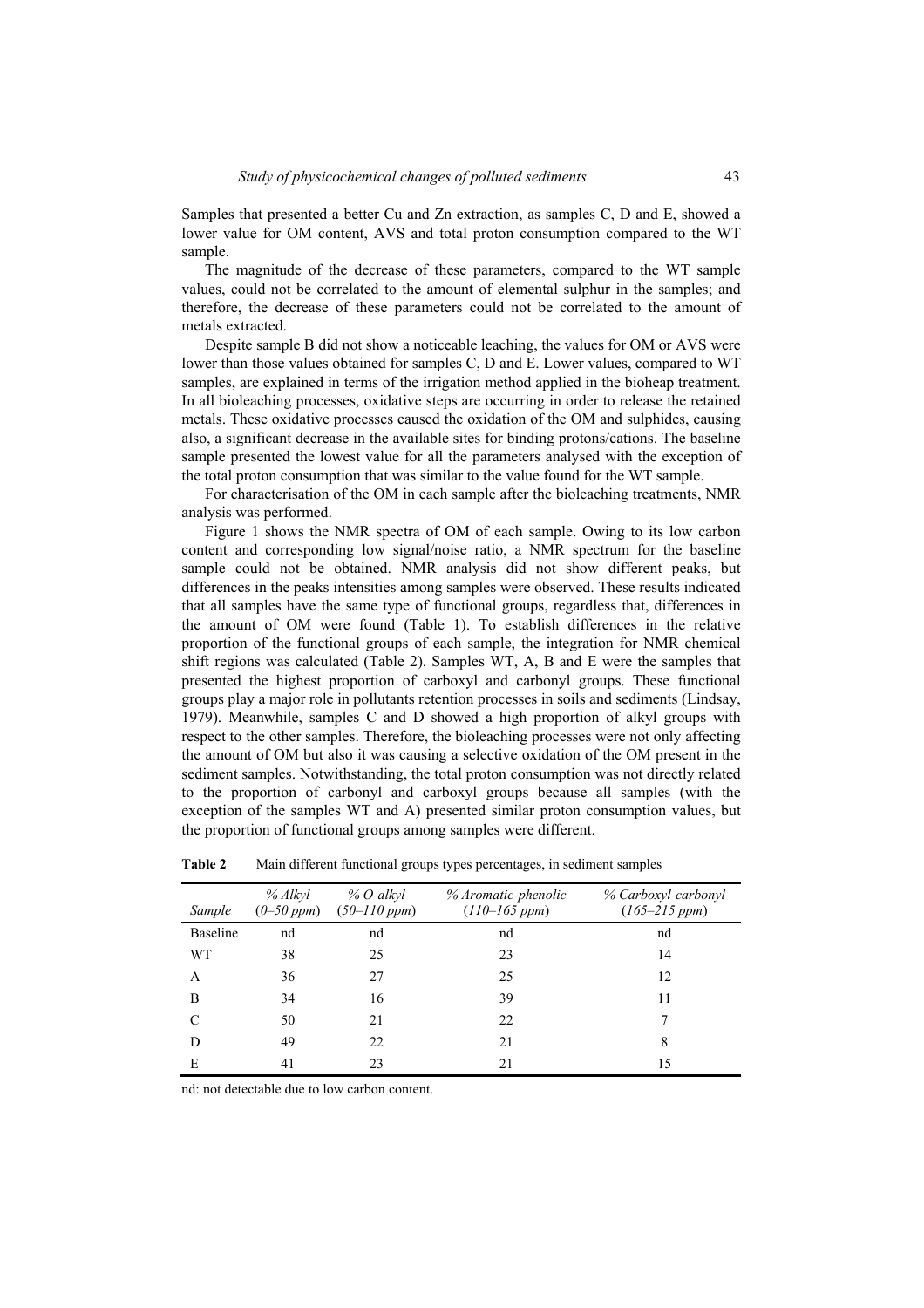

**Figure 1** Solid-state <sup>13</sup>C nuclear magnetic resonance (NMR) spectra of the HF treated samples

Comparing the functional groups proportion obtained in this study with literature data, it was found that this OM from sewage pollution (adsorbed to the mineral clay fraction), presented similar functional groups to those found in non-polluted soils and sediments (Simpson et al., 2005; Simpson and Simpson, 2012).

Figure 2 shows the zeta potential curves as a function of the pH of the samples. Among all the pH values analysed, similar zeta potential values were found for all samples, from  $-10$  to  $-40$  mV. However, between pH 2 and 5, the baseline and the WT sample had the highest and lowest negative zeta potential value, respectively. Associating these observations with the OM content (Table 1), it could be an OM adsorption on the particles which in turn could shift the slipping plane of the double electric layer decreasing the negative zeta potential of the mineral particles. This indicates that the OM still would not be subjected to processes of humification, since the presence of, for example, humic and fulvic acids (or other anionic organic molecules) increase the surface negative charge of the mineral fractions (Furukawa et al., 2009; Marco-Brown et al., 2012). However, the selective oxidation observed in Table 2, where the labile fraction is firstly oxidised enriching the sample in alkyl groups, could be evidencing the beginning of the generation of some recalcitrant compounds as humic substances. This is related to the total proton consumption that did not show an increase in samples with bigger OM content, particularly in bioleached samples. Also, the quantitative differences obtained from OM and NMR results, are not correlated to the zeta potential data.

To attain a more exhaustive analysis of the OM present in the sediment samples and its association with the mineral fraction, Tg-DTg and DTA studies were performed and plots showed in Figure  $3(A)$  and  $(B)$ , respectively. From the Tg plots (Figure  $3(A)$ ) a continuous mass loss between 29 and 700°C was found for all samples, while DTg plots indicated several mass-loss steps. The first mass loss (4.14; 3.74; 2.92% and 4.04% for baseline, WT, samples A and D) before 200ºC was attributed to the evaporation of adsorbed water, with and endothermic peak at 78ºC. A significant mass loss (3.52; 7.98; 6.21% and 8.34% for baseline, WT, A and D samples) between 200 and 600ºC, was assigned to combustion of OM and the dehydroxylation reactions of the clay minerals present as was determined in previous work (Porzionato et al., 2016). Particularly, the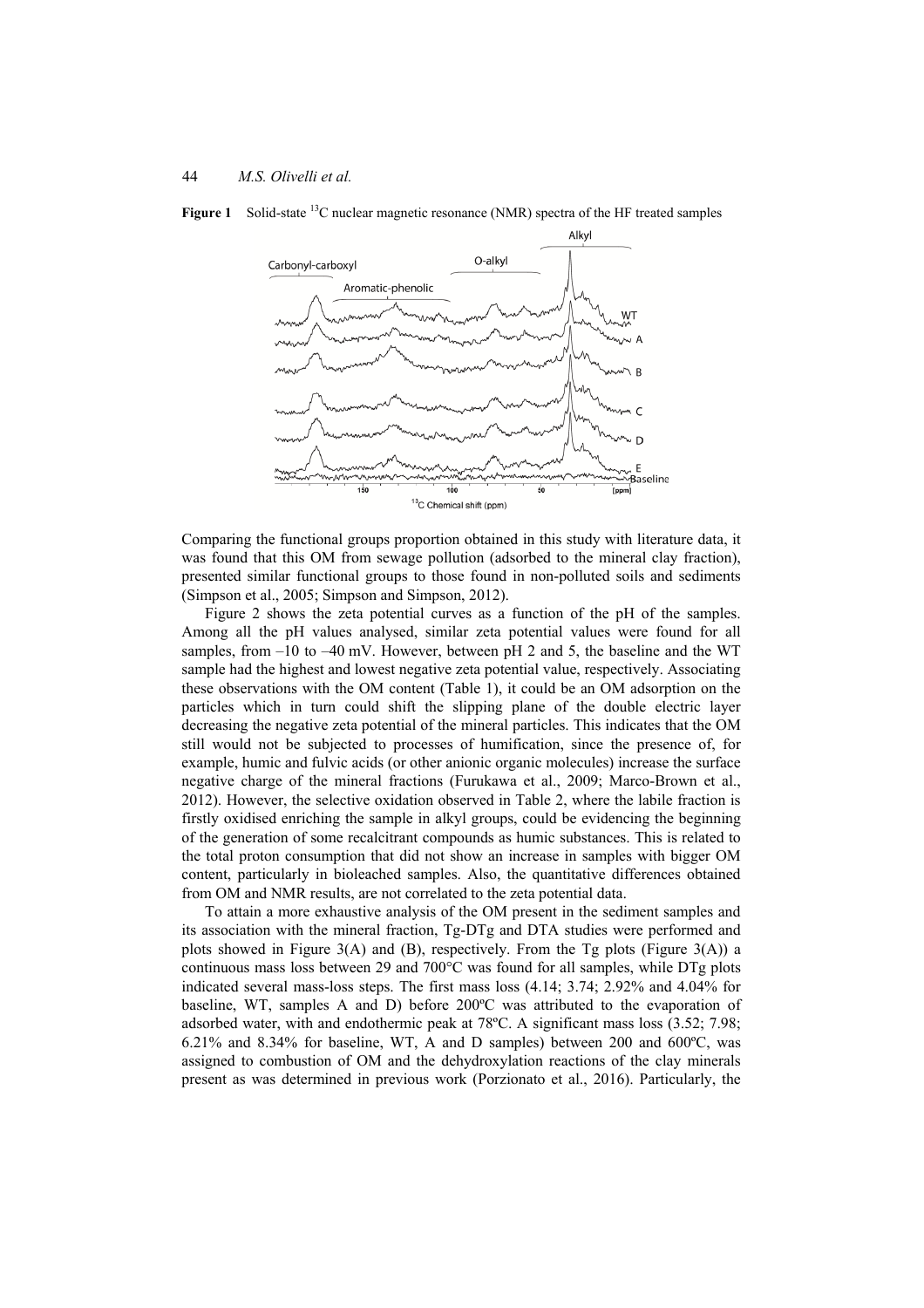combustion of OM showed an exothermic peak (Figure 3(B)) (at 299; 314; 229ºC for WT, A and D samples) which is not encountered for the baseline sample in agreement with the NMR and zeta potential results.



**Figure 2** Zeta potential of indicated samples (see online version for colours)

Figure 3 (A) Tg/DTg and (B) DTA curves for following samples (see online version for colours)



Lines indicated (full-black) WT; (dash-dot-green) Baseline; (dot-red) Sample A and (dash-blue) Sample D.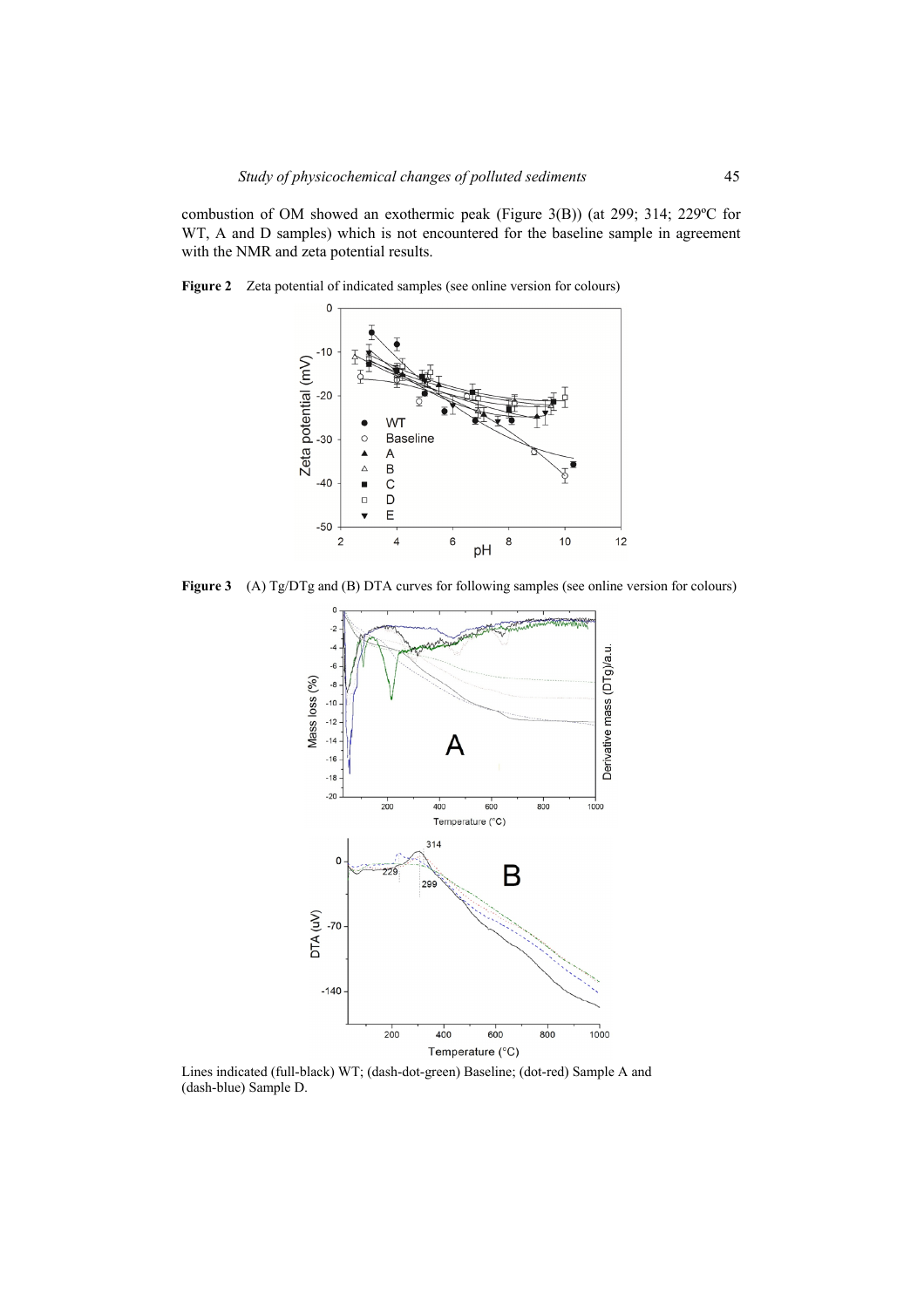The adsorption capacity of metals (Zn, Cu, Cr) in the sediment samples was determined. Adsorption isotherms of Cu(II), Zn(II) and Cr(III) at pH 3 and 5 were performed. Table 3 represents maximum adsorption values obtained from each metal isotherm at the pH indicated. The WT sample was the one that had a higher adsorption capacity, with values in the range of  $11-30$  mg metal  $g^{-1}$  sediment. On the other hand, samples A, B and E, exhibited a metals adsorption capacity in a range of  $3-14$  mg metal  $g^{-1}$  sediment. These metal adsorption data can be correlated with the percentage of types of functional groups (Lewis base group), contained in these samples. Samples with a higher proportion of carboxyl–carbonyl groups showed higher metals adsorption values. However, the study of the lower negative zeta potential values of sediment samples did not explain this higher adsorption capacity. Although the negative zeta potential values of the samples was lower than the baseline one, metals adsorption affinity per unit of mass was much greater. This underlines the importance of the different association of sewage pollutants with the mineral fraction in sediments as an important influence in controlling metal retention.

| $mg$ metal/g<br>sample | $Zn$ pH 3  | $Zn$ pH 5  | $Cu$ pH $3$ | $Cu$ pH 5  | $Cr$ pH 3  | $Cr$ pH 5  |
|------------------------|------------|------------|-------------|------------|------------|------------|
| <b>Baseline</b>        | nd         | nd         | nd          | nd         | nd         | nd         |
| <b>WT</b>              | $11 \pm 1$ | $16 \pm 1$ | $13 \pm 2$  | $25 \pm 3$ | $15 \pm 2$ | $27 \pm 2$ |
| A                      | $3 \pm 1$  | $12 \pm 1$ | nd          | $12 \pm 3$ | $6 \pm 1$  | $14 \pm 1$ |
| B                      | nd         | $9 \pm 1$  | nd          | $8 \pm 2$  | nd         | $10 \pm 1$ |
| C                      | nd         | $4 \pm 1$  | $6 \pm 1$   | $12 \pm 2$ | nd         | $12 \pm 1$ |
| D                      | $6 \pm 1$  | nd         | nd          | $2 \pm 1$  | nd         | nd         |
| E                      | nd         | $1 \pm 0$  | $1\pm 0$    | $9 \pm 2$  | $2 \pm 1$  | $12 \pm 2$ |

**Table 3** Maximum Cu(II), Zn(II) and Cr(III) adsorption capacities of, at pH 3 and pH 5

nd: non detectable.

Those samples with stronger bioleaching of metals present in the sediment were the samples that had lower adsorption capacity and in this case, this parameter indeed was associated to the amount of elemental sulphur added initially to the samples in the previous experiments; being the samples with the highest amount of elemental sulphur, the samples with the lowest adsorption capacity (D and E). The decrease in the adsorption capacity is related to the lower content of OM and sulphides and can also be correlated to the lower BET specific area (Porzionato et al., 2016). Furthermore, although the baseline sample exhibited total proton consumption similar to the treated samples, and a greater negative zeta potential value at the pH studied; it did not present a greater adsorption capacity than treated samples. This may be due to its low OM content and sulphides, confirming that the interactions of the studied metals with OM and sulphides are the most important associations when assessing the fate of pollutants in an aquatic environment. This study indicates that the metal extraction by bioleaching treatments, affects the number of available sites for proton exchange due to the oxidation of the OM and sulphides, causing a loss in its subsequent ability to retain metals. Therefore, it is important to study and characterise both sediments undergoing remediation processes in the laboratory as non-contaminated sediments (baseline), before adapting processes to a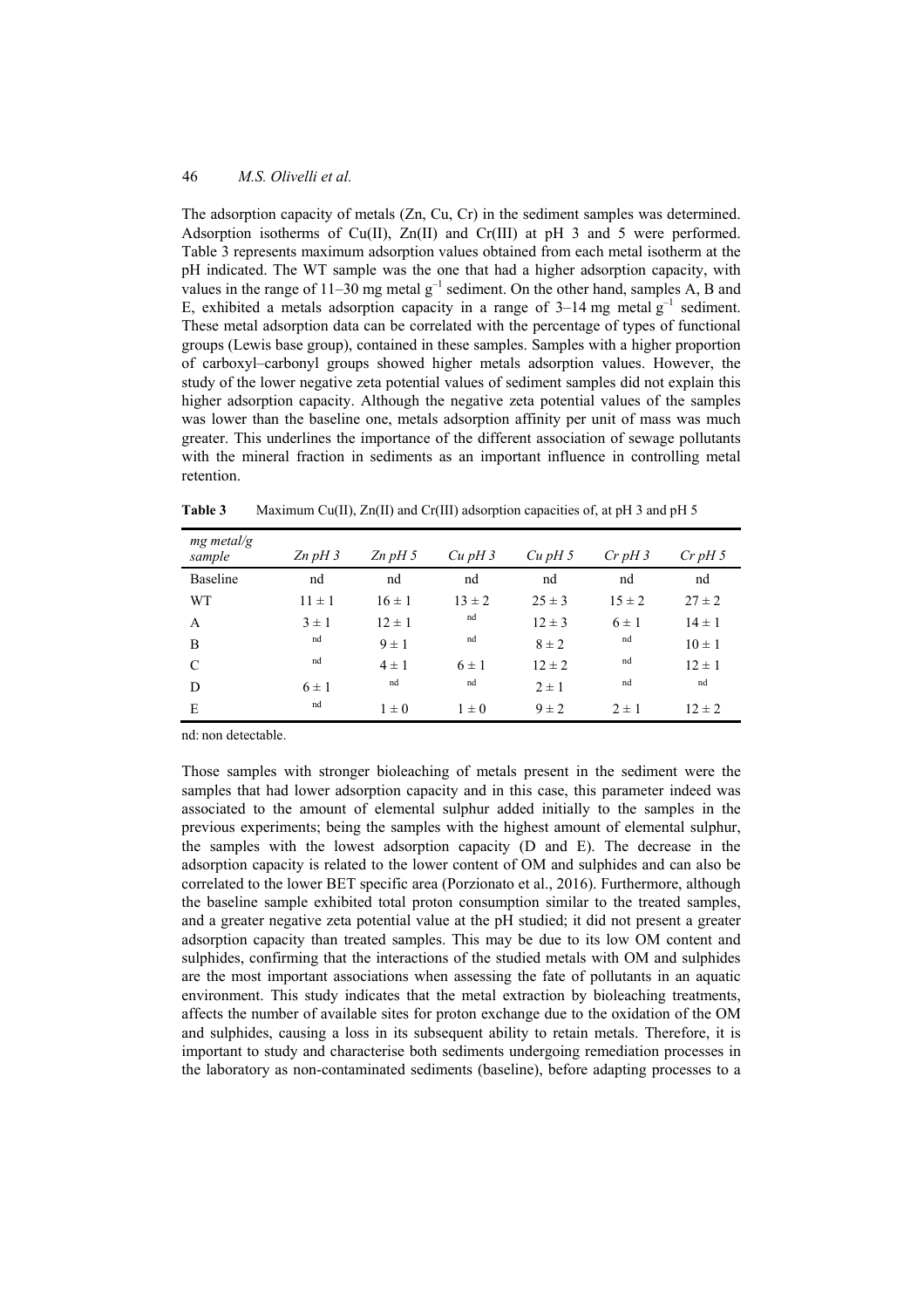larger scale or *in situ*, in order to make decisions regarding the disposition of the resulting solids or to determine future uses.

## **4 Conclusions**

Samples that showed greater bioleaching in the bioheaps developed prior to this study, were those that exhibited lower values for OM content, total proton consumption, sulphide content and a lower proportion of carbonyl–carboxyl groups, as this last parameter could be analysed by NMR studies. Results indicated that treatments using *bioheaps* affected the content and quality of the OM in the sediment affected as well, the presence of sulphides and exchangeable sites for the retention of metals. Therefore, the subsequent metal adsorption capacity of the *bioheaps* treated sediments was influenced by OM content, sulphide content and the proportion of carbonyl–carboxyl groups.

In addition, this study indicated that the OM and sulphides input to a noncontaminated (pristine) sediment is performed during the course of the Reconquista river along the entire basin. Furthermore, structural and adsorption capacity of the resulting solids after remediation treatments, study would help to determine whether they can be reinstated in their natural environment.

### **Acknowledgement**

The authors acknowledge the CONICET PIO 4022/14 and UNSAM proyect "Dialogo entre las Ciencias" for the financial support. N.F. Porzionato and M.S. Olivelli thanks CONICET for the scholarships given to PhD students. M.S. Olivelli also thanks the awarded scholarship "Financiamiento Parcial para Estadías Breves en el Exterior Becarios Postdoctorales-CONICET". G. Curutchet, R.M. Torres Sánchez and M.A. Fernández are researchers of CONICET. M.J. Simpson thanks the Natural Sciences and Engineering Research Council (NSERC) of Canada for support via a Discovery Grant.

#### **References**

- Alvarenga, P., Palma, P., de Varennes, A. and Cunha-Queda, A.C. (2012) 'A contribution towards the risk assessment of soils from the São Domingos mine (Portugal): chemical, microbial and ecotoxicological indicators', *Environmental Pollution*, Vol. 161, pp.50–56.
- Begum, Z.A., Rahman, I.M.M., Tate, Y., Sawai, H., Maki, T. and Hasegawa, H. (2012) 'Remediation of toxic metal contaminated soil by washing with biodegradable aminopolycarboxylate chelants', *Chemosphere*, Vol. 87, No. 10, pp.1161–1170.
- Chrastnýa, V., Komárek, M., Procházka, J., Pechar, L., Vaněk, A., Penížek, V. and Farkaš, J. (2012) '50 years of different landscape management influencing retention of metals in soils', *J. Geochem. Explor.*, Vol. 115, pp.59–68.
- Covelo, E.F.N., Vega, F.A. and Andrade, M.L. (2007) 'Heavy metal sorption and desorption capacity of soils containing endogenous contaminants', *J. Hazard. Mater.*, Vol. 143, Nos. 1–2, pp.419–430.
- Curutchet, G., Grinberg, S. and Gutiérrez, R.A. (2012) 'Degradación ambiental y periferia urbana: un estudio transdiciplinario sobre la contaminación en la región metropolitana de Buenos Aires', *Ambient. Soc.*, Vol. 15, No. 2, pp.173–194.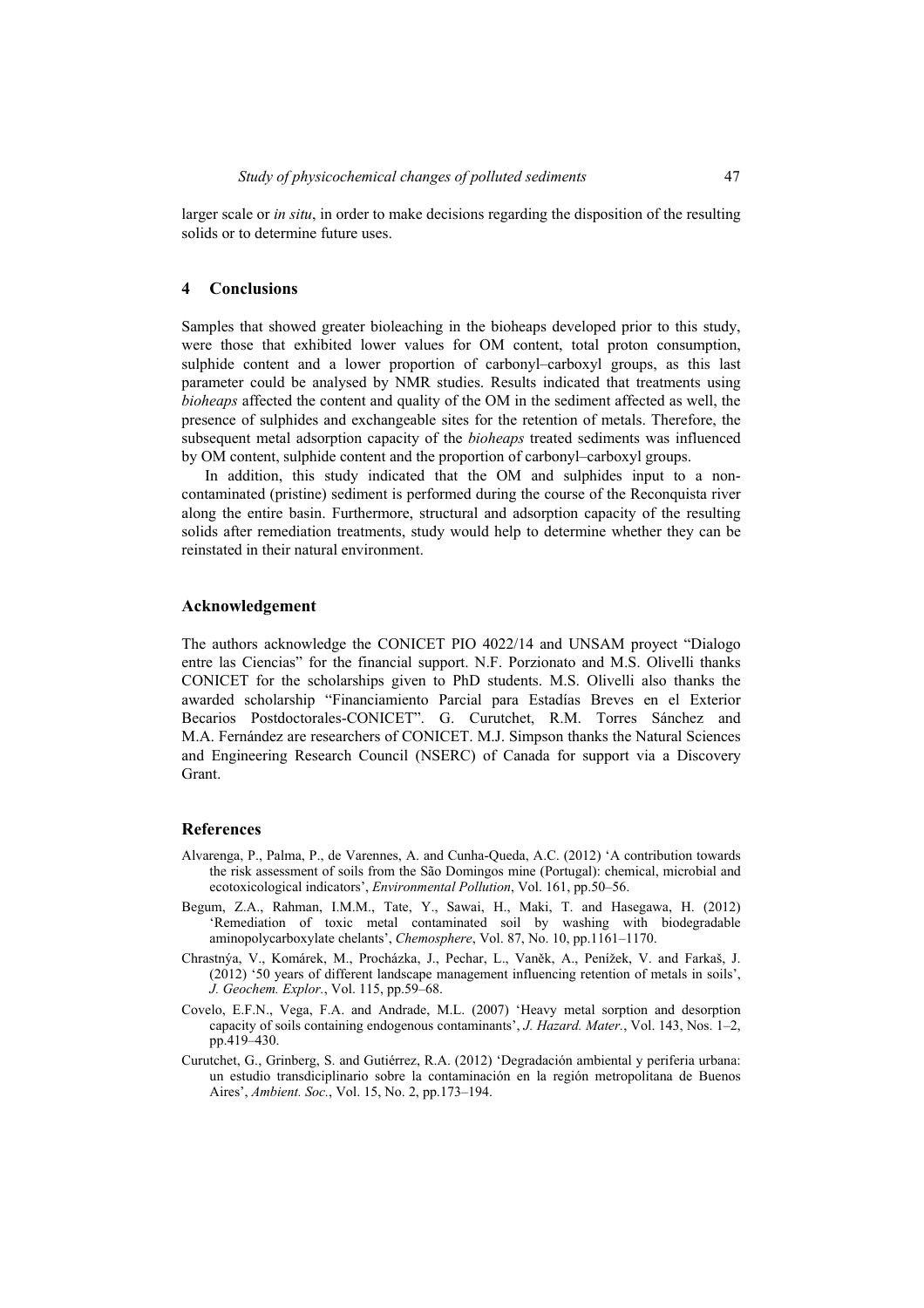- Di Nanno, M.P., Curutchet, G. and Ratto, S. (2007) 'Anaerobic sediment potential acidification and metal release risk assessment by chemical characterization and batch resuspension experiments', *Soil Sediments*, Vol. 7, No. 3, pp.187–194.
- Favas, P.J.C., Pratas, J., Gomes, M.E.P. and Cala, V. (2011) 'Selective chemical extraction of heavy metals in tailings and soils contaminated by mining activity: Environmental implications', *J. Geochem. Explor.*, Vol. 111, No. 3, pp.160–171.
- Furukawa, Y., Watkins, J.L., Kim, J., Curry, K.J. and Bennett, R.H. (2009) 'Aggregation of montmorillonite and organic matter in aqueous media containing artificial seawater', *Geochemical Transactions*, Vol. 10, pp.2-2.
- Gelman, F., Binstock, R. and Halicz, L. (2012) 'Application of the Walkley-Black titration for the organic carbon quantification in organic rich sedimentary rocks', *Fuel*, Vol. 96, pp.608–610.
- Kathiravan, M.N., Karthick, R. and Muthukumar, K. (2011) 'Ex situ bioremediation of Cr(VI) contaminated soil by Bacillus sp.: batch and continuous studies', *Chem. Eng. J.*, Vol. 169, Nos. 1–3, pp.107–115.
- Laurent, F., Cébron, A., Schwartz, C. and Leyval, C. (2012) 'Oxidation of a PAH polluted soil using modified Fenton reaction in unsaturated condition affects biological and physicochemical properties', *Chemosphere*, Vol. 86, No. 6, pp.659–664.
- Lindsay, L.W. (Ed.) (1979) *Chemical Equilibrium in Soils*, New Jersey.
- Macdonald, B.C.T., Smith, J., Keene, A.F., Tunks, M., Kinsela, A. and White, I. (2004) 'Impacts of runoff from sulfuric soils on sediment chemistry in an estuarine lake', *Sci. Total Environ.*, Vol. 329, Nos. 1–3, pp.115–130.
- Marco-Brown, J.L., Barbosa-Lema, C.M., Torres Sánchez, R.M., Mercader, R.C. and dos Santos Afonso, M. (2012) 'Adsorption of picloram herbicide on iron oxide pillared montmorillonite', *Applied Clay Science*, Vol. 58, pp.25–33.
- Mesania, F.A. and Jennings, A.A. (2000) 'Modeling soil pile bioremediation', *Environ. Modell*. *Softw.*, Vol. 15, No. 4, pp.411–424.
- Morse, J.W., Millero, F.J., Cornwell, J.C. and Richard, D. (1987) 'The chemistry of hydrogensulphide and iron sulphide systems in natural waters', *Earth Science Review*, Vol. 24, pp.1–42.
- Peng, J.L., Song, Y., Yuan, P., Cui, X. and Qiu, G. (2009) 'The remediation of heavy metals contaminated sediment', *J. Hazard. Mater.*, Vol. 161, Nos. 2–3, pp.633–640.
- Porzionato, N., Candal, R. and Curutchet, G. (2014a) 'Biocatalyzed acidification and metal leaching processes in sediments of polluted urban streams', *Int*. *J. Env. H.*, Vol. 7, No. 1, pp.3–14.
- Porzionato, N., Candal, R. and Curutchet, G.A. (2014b) 'Biolixiviación de metales de sedimentos anaeróbicos del Río Reconquista (Argentina) como estrategia potencial de remediación'. *Proceedings Del 4th International Symposium on Environmental Biotechnologhy and Engenieering*, September, Cinvestav, México City, México.
- Porzionato, N., Tufo, A., Candal, R. and Curutchet, G. (2016) 'Metal bioleaching from anaerobic sediments from Reconquista River basin (Argentina) as a potential remediation strategy', *Environmental Science and Pollution Research*, pp.1–10.
- Romero, A., Santos, A., Cordero, T., Rodríguez-Mirasol, J., Rosas, J.M. and Vicente, F. (2011) 'Soil remediation by Fenton-like process: phenol removal and soil organic matter modification', *Chem. Eng. J.*, Vol. 170, No. 1, pp.36–43.
- Seidel, H., Löser, C., Zehnsdorf, A., Hoffmann, P. and Schmerold, R. (2004) 'Bioremediation process for sediments contaminated by heavy metals: feasibility study on a pilot scale', *Environ Sci. Technol.*, Vol. 38, pp.1582–1588.
- Simpson, A.J., McNally, D.J. and Simpson, M.J. (2011) 'NMR spectroscopy in environmental research: From molecular interactions to global processes', *Prog. Nucl. Mag. Res. Sp.*, Vol. 58, Nos. 3–4, pp.97–175.
- Simpson, M.J. and Simpson, A.J. (2012) 'The chemical ecology of soil organic matter molecular constituents', *J. Chem. Ecol.*, Vol. 38, pp.768–784.